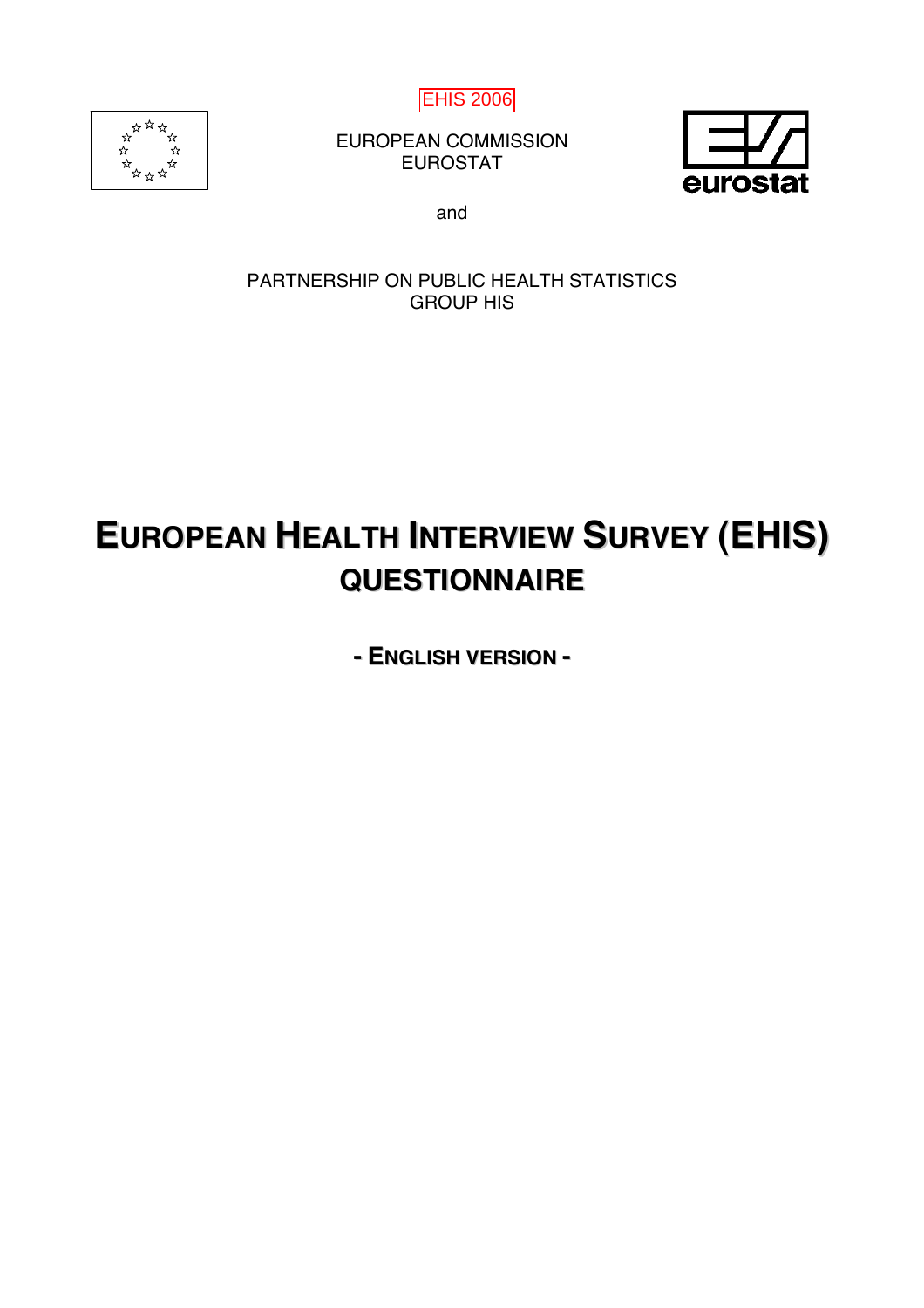The questionnaire was adopted on 22 November 2006 by the Eurostat Working Group on Public Health Statistics. It is the final questionnaire to be used for the first round of the EHIS (2007/2008).

**Note**: Additional documents to the EHIS questionnaire (conceptual cards, guidelines, etc.) will be made available in the following months. These documents have to be used together with the questionnaire in order to have a correct and harmonised EHIS implementation.

## **ACKNOWLEDGEMENTS**

The EHIS questionnaire has been prepared by Eurostat Unit F/5 on the basis and with the input from:

- Project "Development of a household survey module on health status measurement", Euro-REVES, final report, October 2003
- Project "Development of modules for the European Health Interview Survey", Belgium Scientific Institute of Public Health and Hungarian Central Statistical Office, final report, August 2006
- The Core Group on Health Interview Survey  $(HIS)^1$  of the Partnership on public health statistics
- All EU Member States, Candidate Countries and EFTA countries in the framework of the national testings of the above modules and in the annual meetings of the Technical Group HIS (in particular, meeting 2-4/10/2006).

 Niels Rasmussen (Denmark, National Institute of Public Health , leader of the Core Group) Jean Tafforeau (Belgium) Jean Louis Lanoé and Emmanuelle Salines (France) Dace Krievkalne (Latvia) Erszebet Stokker (Hungary) Renzo Pace Asciak (Malta) Aléna Gerhardtová (Slovak Republic) Arpo Aromaa (Finland) Gunilla Davidsson (Sweden)



 $\frac{1}{1}$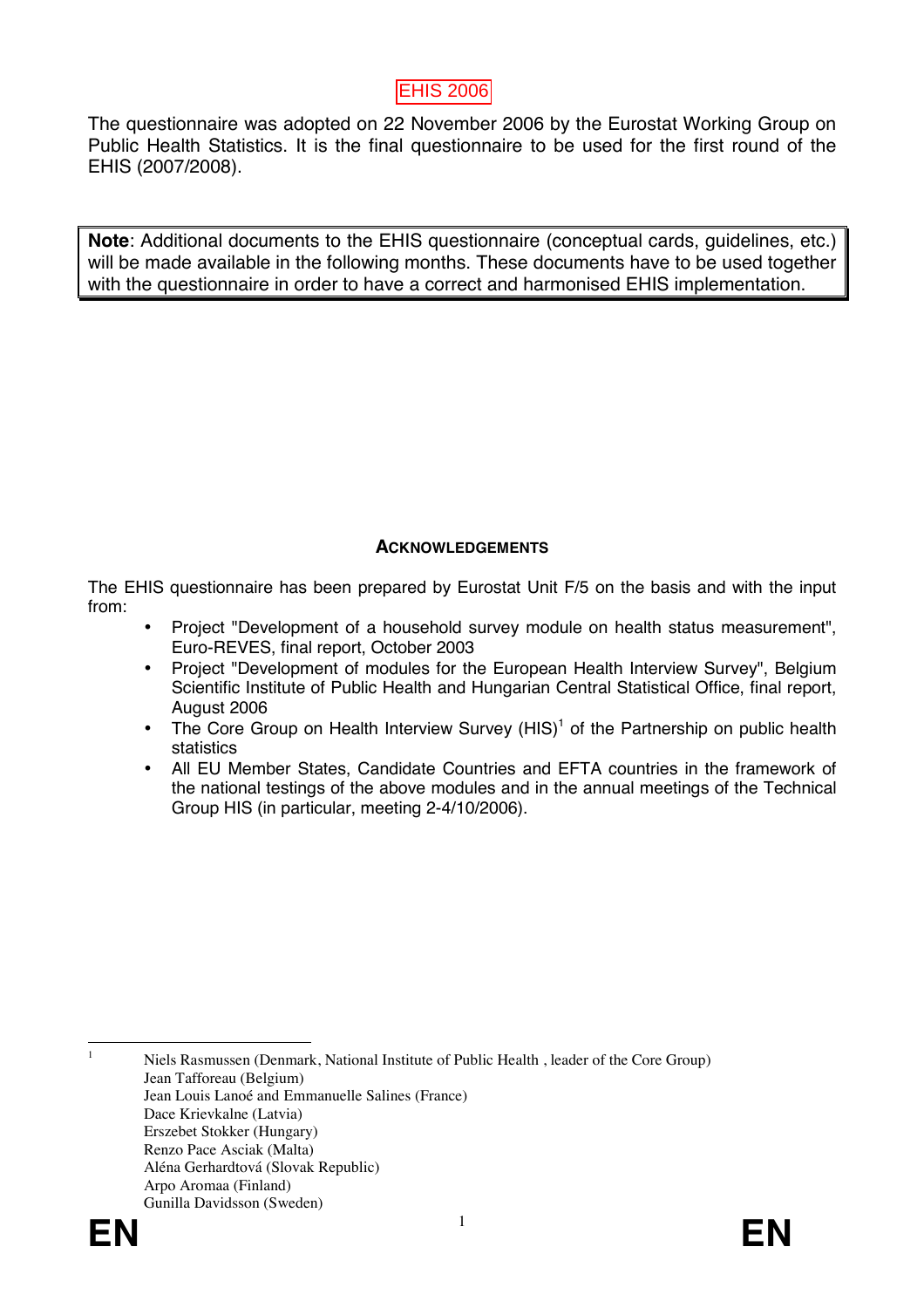# **EUROPEAN HEALTH STATUS MODULE EHIS 2006**

Introduction 1

I would now like to talk to you about your health.

# **HS.1 How is your health in general? Is it…**

### *RUNNING PROMPT*

- very good  $\bigcup$  1
- good  $\qquad \qquad \Box$  2
- fair  $\Box$  3
- bad  $\bigcap 4$
- very bad?  $\Box$  5
- $\cdot$  don't know<sup>1</sup>  $\Box$  8
- refusal  $\bigcap$  9
- **HS.2 Do you have any longstanding illness or [longstanding] 2 health problem? [By longstanding I mean illnesses or health problems which have lasted, or are**  expected to last, for 6 months or more]<sup>2</sup>.
	- Yes  $\begin{array}{ccc} \bullet & \bullet \end{array}$  Yes  $\begin{array}{ccc} \bullet & \bullet \end{array}$
	- No  $\bigcap$  2
	- don't know  $\bigcap$  8
	- refusal  $\bigcap$  9

<sup>&</sup>lt;sup>2</sup> This word / sentence is not part of the MEHM and shall not be considered as included in this question. However, according to the remarks that were received, in some languages it may be necessary to include them. In these languages, it would be useful to test first the effect of this addition to the question. Depending on results, the word / sentence may be added to the national question or only included in the instructions for the interviewers, etc. However, this has to be done very soon, as the coordination with SILC shall be ensured within a very short time.





 $\overline{a}$  $<sup>1</sup>$  In all questions, answers such as "don't remember" and "not sure" are covered by the response category</sup> "don't know".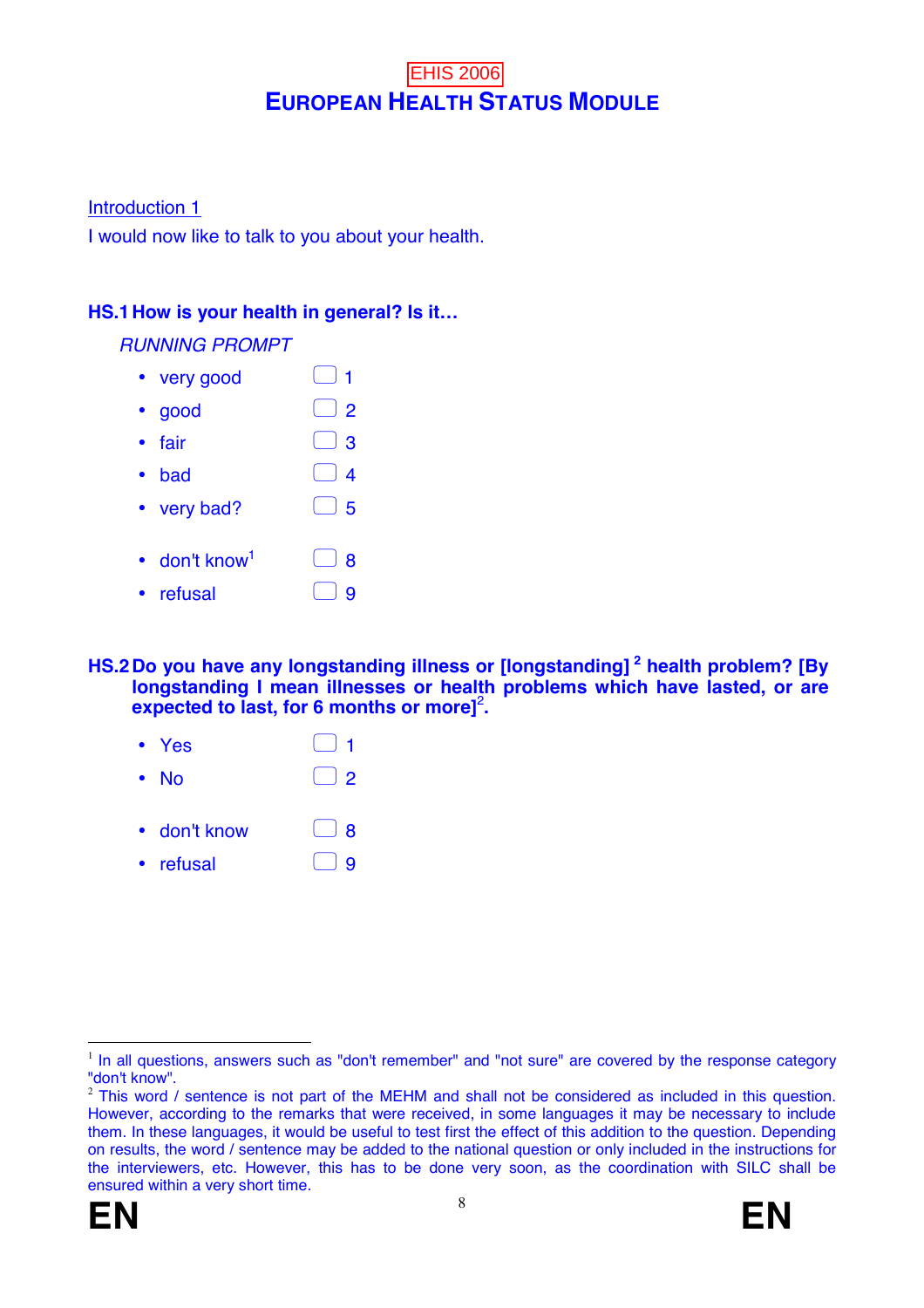#### **HS.3 For at least the past 6 months, to what extent have you been limited because of a health problem in activities people usually do?**

#### **Would you say you have been …**

*RUNNING PROMPT* 

• severely limited  $\Box$  1

• limited but not severely or  $\Box$  2

- not limited at all?  $\Box$  3
- don't know  $\Box$  8
- refusal  $\bigcirc$  9

## Introduction 2

Here is a list of diseases or conditions.

# **HS.4 Do you have or have you ever had any of the following diseases or conditions?**

| $\bullet$ Yes | $-1$                                   |
|---------------|----------------------------------------|
| • No          | $\begin{array}{c} \square \end{array}$ |
| • don't know  | $\begin{array}{c} \hline \end{array}$  |
| • refusal     | $\begin{array}{c} \square \end{array}$ |

INTERVIEWER: HAND SHOWCARD 1. RESPONDENT TO READ OUT ONLY THE CATEGORIES THAT APPLY TO HIM/HER, CODE ALL CATEGORIES AND FOR EACH DISEASE / HEALTH PROBLEM REPORTED ASK HS.5 AND HS.6. IF NO DISEASE / HEALTH PROBLEM IS REPORTED (CODES 2, 8 OR 9) GO TO QUESTION HS.7.

## **HS.5 Was this disease/condition diagnosed by a medical doctor?**

| $\cdot$ Yes  | $\begin{array}{c} \square \end{array}$   |
|--------------|------------------------------------------|
| $\cdot$ No   | $\begin{array}{c} \boxed{2} \end{array}$ |
| • don't know | $\begin{array}{c} \boxed{\phantom{0}}$   |
| • refusal    |                                          |

## **HS.6 Have you had this disease/condition in the past 12 months?**

- Yes  $\Box$  1 • No  $\Box$  2
- don't know  $\Box$  8
- refusal  $\Box$  9

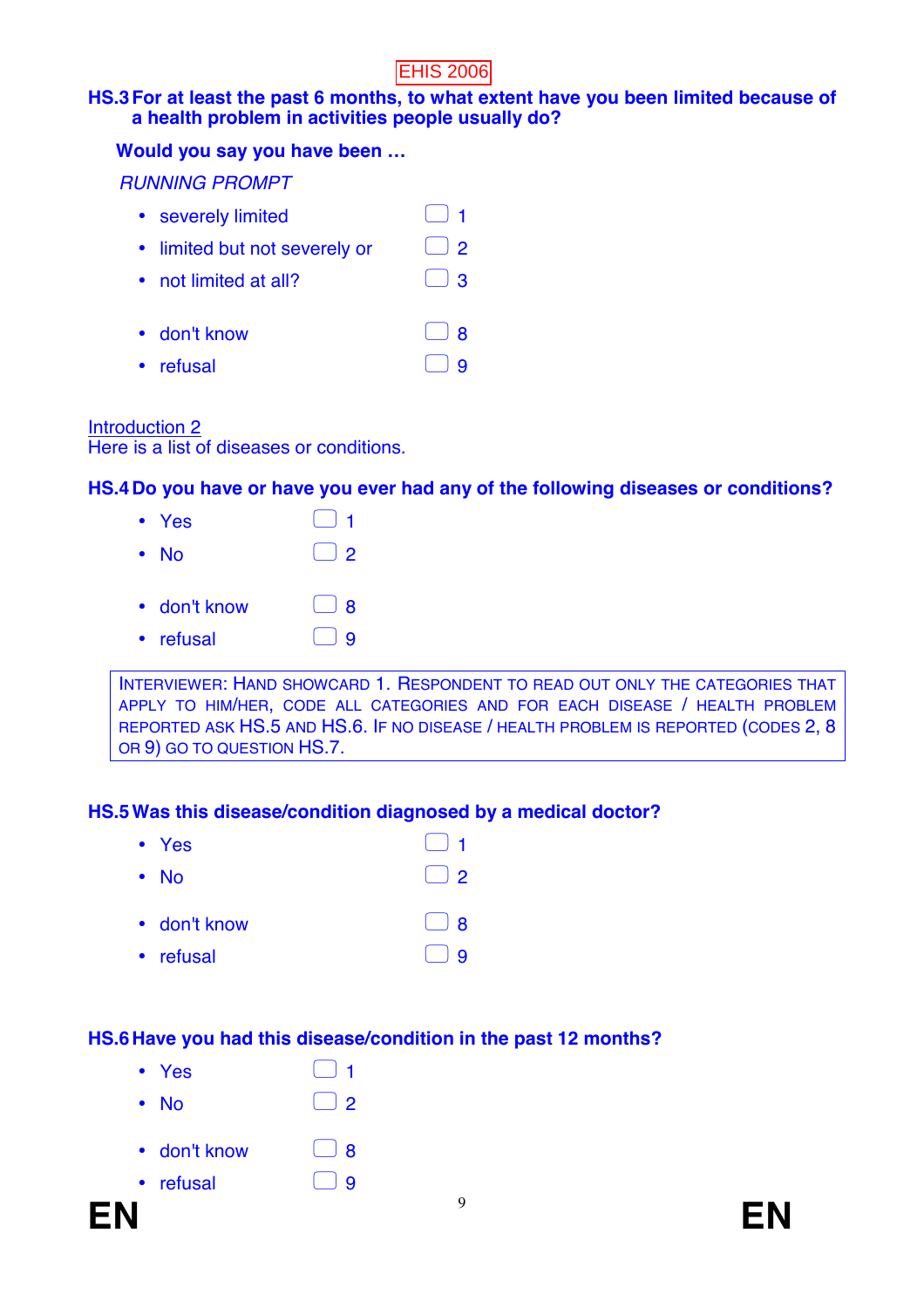|                                                                                                              | <b>HS.4</b>               | <b>HS.5</b>  | <b>HS.6</b>     |
|--------------------------------------------------------------------------------------------------------------|---------------------------|--------------|-----------------|
| Asthma (allergic asthma included)                                                                            | I I                       | I I          | $\Box$          |
| Chronic bronchitis, chronic obstructive pulmonary disease, emphysema                                         | $\mathbf{I}$              | $\mathbf{L}$ | $\Box$          |
| <b>Myocardial infarction</b>                                                                                 | $\Box$                    |              | <b>Contract</b> |
| Coronary heart disease (angina pectoris)                                                                     | $\mathbf{I}$              | ا ب          | $\Box$          |
| High blood pressure (hypertension)                                                                           | $\mathbf{L}$              | لطا          | $\Box$          |
| Stroke (cerebral haemorrhage, cerebral thrombosis)                                                           | I I                       | . .          | $\Box$          |
| Rheumatoid arthritis (inflammation of the joints)                                                            |                           | $\mathbf{I}$ | $\Box$          |
| Osteoarthritis (arthrosis, joint degeneration)                                                               |                           |              |                 |
| Low back disorder or other chronic back defect                                                               | $\mathbf{I}$              | $\mathbf{L}$ | $\Box$          |
| Neck disorder or other chronic neck defect                                                                   | I I                       | ப            | $\Box$          |
| <b>Diabetes</b>                                                                                              | I I                       | I I          | لطا             |
| Allergy, such as rhinitis, eye inflammation, dermatitis, food<br>allergy or other (allergic asthma excluded) | $\mathbf{I} = \mathbf{I}$ | I I          | $\mathbf{I}$    |
| Stomach ulcer (gastric or duodenal ulcer)                                                                    | I I                       |              | I I             |
| Cirrhosis of the liver, liver dysfunction                                                                    |                           |              |                 |
| Cancer (malignant tumour, also including leukaemia and lymphoma)                                             |                           |              |                 |
| Severe headache such as migraine                                                                             |                           |              |                 |
| Urinary incontinence, problems in controlling the bladder                                                    |                           |              |                 |
| <b>Chronic anxiety</b>                                                                                       | I I                       |              | <b>College</b>  |
| <b>Chronic depression</b>                                                                                    |                           |              |                 |
| Other mental health problems                                                                                 |                           |              |                 |
| Permanent injury or defect caused by an accident                                                             |                           |              |                 |

Countries, which for national purposes, might be interested to add new diseases or conditions should include them at the end of the list above.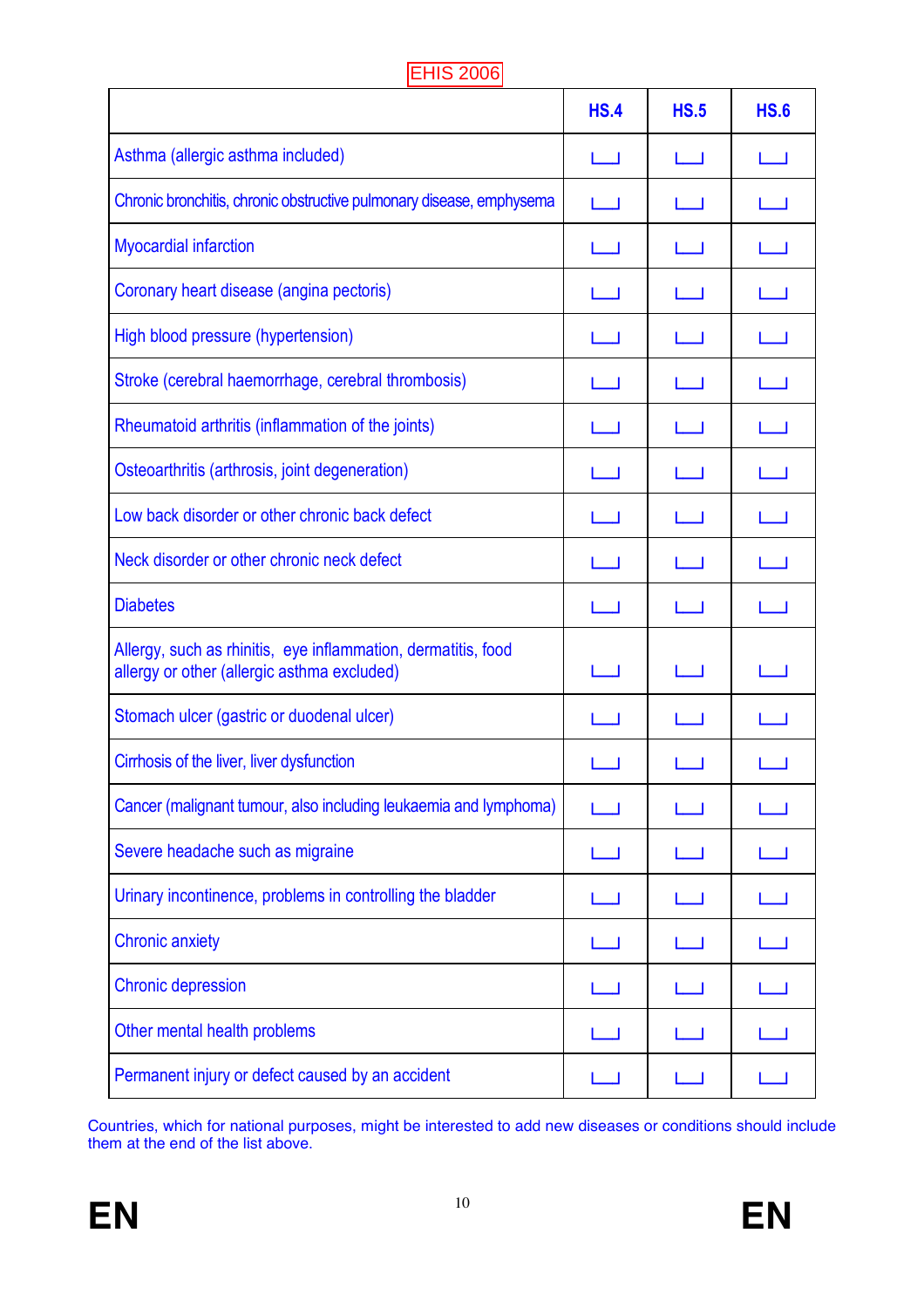# **HS.7 In the past 12 months, have you had any of the following type of accidents resulting in injury (external or internal)?**

INTERVIEWER: HAND SHOWCARD 2. RESPONDENT TO READ OUT ONLY THE CATEGORIES THAT APPLY TO HIM/HER, AND CODE ALL CATEGORIES. FOR EACH POSITIVE ANSWER, ASK HS.8. IF NO ACCIDENT IS REPORTED (CODES 2, 8 OR 9) THEN GO TO FILTER 3.

**INTERVIEWER CLARIFICATION**: INJURIES RESULTING FROM POISONING AND WILFUL ACTS OF OTHER PERSONS ARE ALSO INCLUDED.

| • Yes        | $\begin{array}{\begin{array}{\small \begin{array}{\small \end{array}}}}\end{array}$ |
|--------------|-------------------------------------------------------------------------------------|
| $\bullet$ No | $\begin{array}{c} \square \end{array}$                                              |
| • don't know | $\lceil \ \rceil$ 8                                                                 |
| • refusal    |                                                                                     |

#### **HS.8 Did you visit a doctor, a nurse or an emergency department of a hospital as a result of this accident?**

| • Yes, I visited a doctor or nurse              |               |
|-------------------------------------------------|---------------|
| • Yes, I went to an emergency department        | $\mathcal{P}$ |
| • No consultation or intervention was necessary | $\cdot$ 3     |
|                                                 |               |
| • don't know                                    |               |
| refusal                                         |               |

#### INTERVIEWER: MULTIPLE ANSWERS ARE POSSIBLE.

| <b>Type of accident</b>   | <b>HS.7</b> | <b>HS.8</b> |
|---------------------------|-------------|-------------|
| Road traffic accident     |             |             |
| <b>Accident at work</b>   | $1 - 1$     |             |
| <b>Accident at school</b> |             |             |
| Home and leisure accident |             |             |